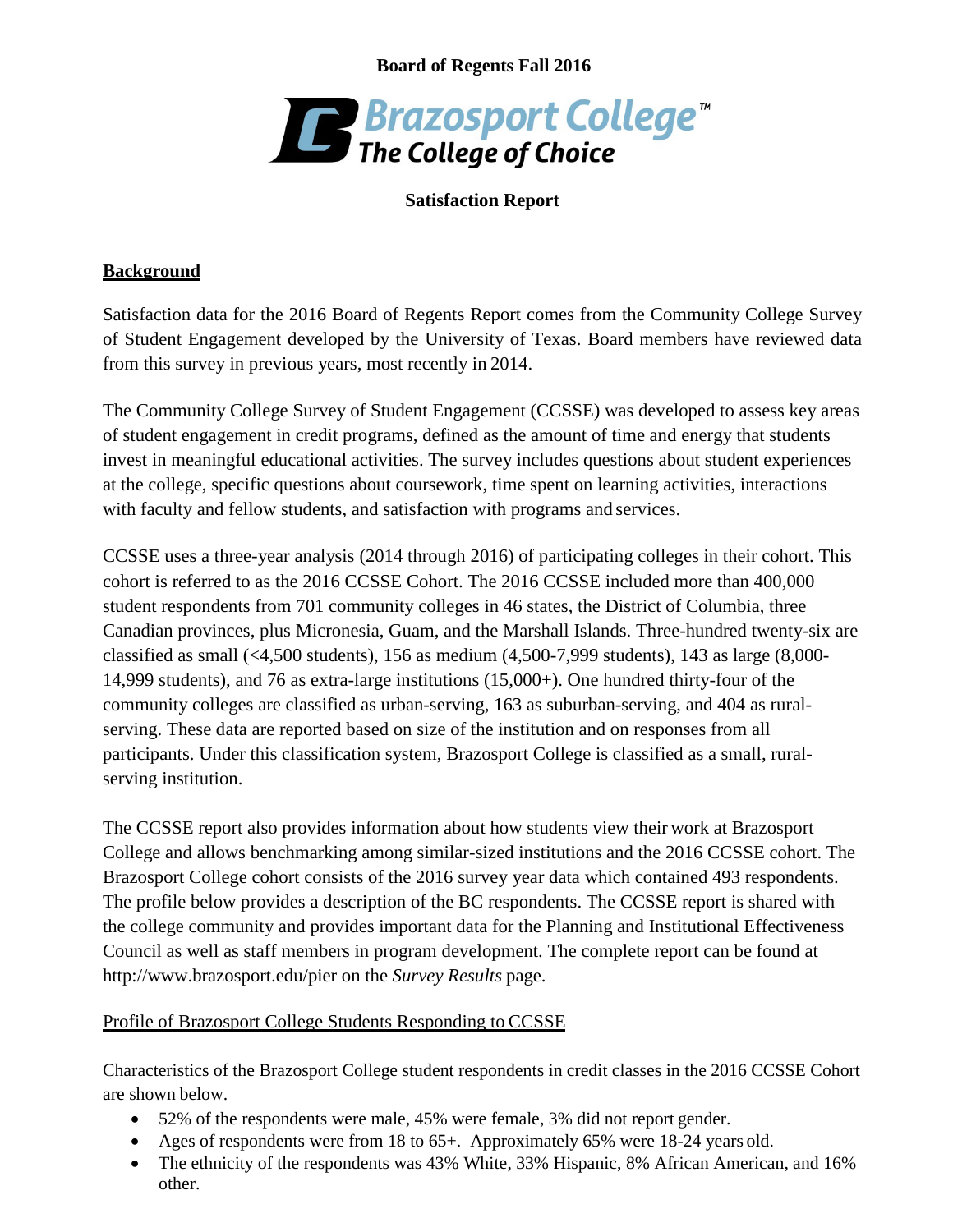- 55% reported attending college full-time.
- 81% of the respondents were first-time students at Brazosport College.
- 48% reported that they work more than 30 hours per week.
- 14% reported that English was not their first language.
- 24% reported their mother's and their father's highest educational level was a high school diploma or GED.
- 14% reported they are married.

## **CCSSE Satisfaction with Programs and Services**

The following table displays satisfaction results with programs and services from the administration of the 2016 CCSSE survey along with comparison results for Texas small colleges and the entire CCSSE sample of colleges. Texas small colleges are those with fall enrollments fewer than 4,500. Data are reported based on percentages of students who indicate that they were "somewhat satisfied" or "very satisfied" with the following survey items.

| <b>CCSSE Satisfaction Constructs</b>  | <b>BC</b><br>2014 | <b>BC</b><br>2016 | <b>TX Small Colleges</b><br>2016 | <b>CCSSE</b><br>2016 |
|---------------------------------------|-------------------|-------------------|----------------------------------|----------------------|
| Academic Advising/Planning            | 70.4              | ⇑<br>73.5         | 79.2                             | 75.8                 |
| <b>Career Counseling</b>              | 55.7              | ⇑<br>56.9         | 55.5                             | 46.2                 |
| <b>Job Placement</b>                  | 29.3              | ⇑<br>35.1         | 34.5                             | 25.2                 |
| Peer or Other Tutoring                | 56.4              | ⇑<br>57.4         | 48.6                             | 46.7                 |
| Skill Labs (writing, math, etc.)      | 54.6              | ⇑<br>64.7         | 60.0                             | 54.2                 |
| Child Care                            | 17.7              | 15.2              | 17.8                             | 13.0                 |
| <b>Financial Aid Advising</b>         | 52.9              | 46.8              | 64.4                             | 58.6                 |
| Computer Labs                         | 76.5              | 72.0              | 72.7                             | 71.7                 |
| <b>Student Organizations</b>          | 35.5              | ⇑<br>39.0         | 42.4                             | 33.7                 |
| <b>Transfer Credit Assistance</b>     | 38.6              | 36.3              | 40.1                             | 39.1                 |
| Service to Students with Disabilities | 20.0              | ⇑<br>23.1         | 24.4                             | 20.3                 |

The green arrows represent the seven Brazosport College constructs that showed an increase from 2014 to 2016. Some of the increases are small; however, "Job Placement" and "Skill Labs" showed increases by 19.8% and 18.5% respectively in satisfaction ratings. The four 2016 BC constructs in bold represent areas that have higher satisfaction than both the 2016 TX small colleges and the 2016 CCSSE cohort.

The table below displays all BC satisfaction results since 2010 by CCSSE construct. The black bar in each construct represents the 2016 TX small college result. This bar could be viewed as a measuring stick. For four out of the eleven constructs, BC's measures are greater than the small college average. Seven of the eleven constructs increased from 2014.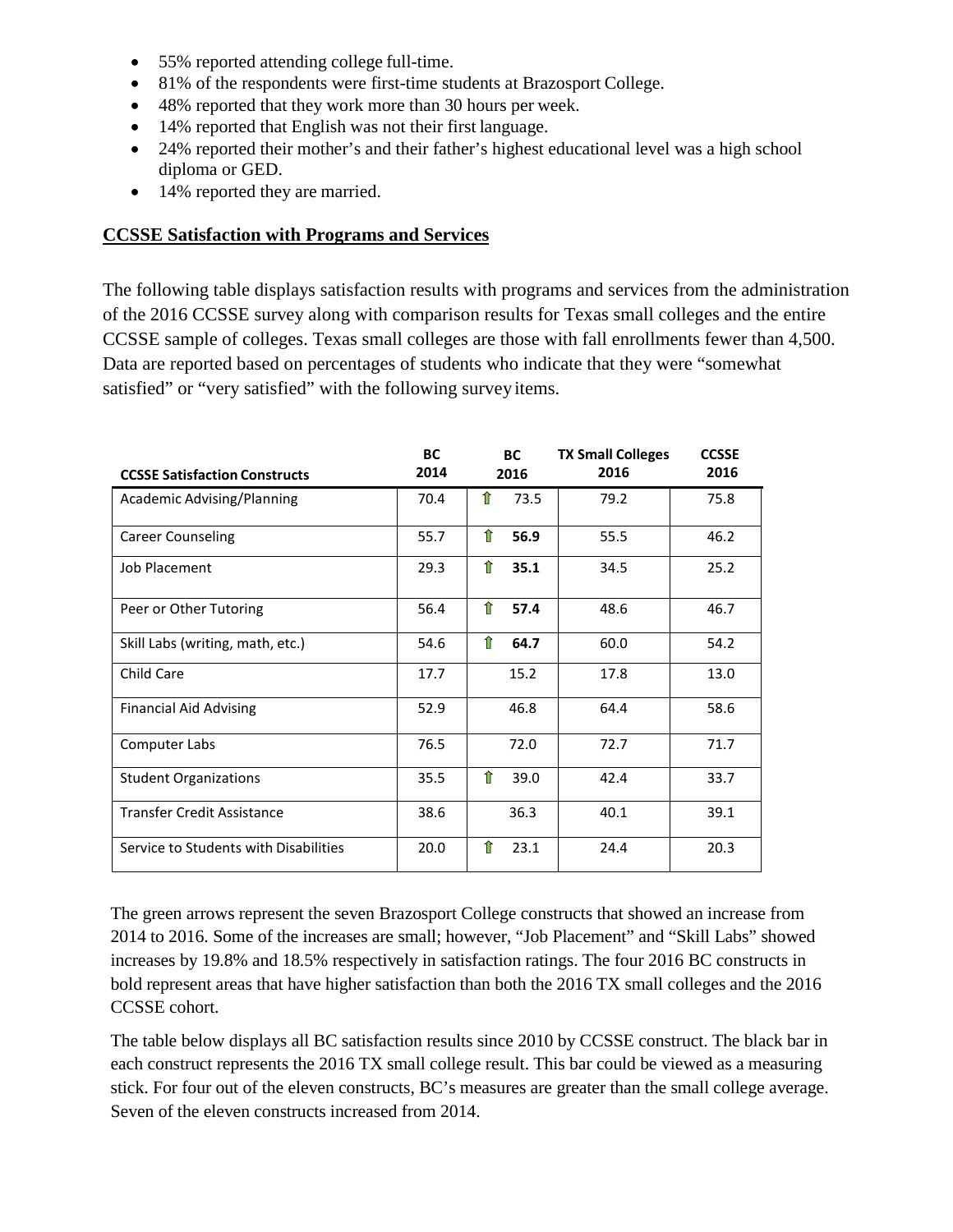

Two other survey items from CCSSE give information about student satisfaction with Brazosport College. These items relate to "recommending this college to family and friends" and the "entire educational experience at this college." The percentage of respondents who replied "yes" to the first item is shown in the following table. A very large number of our students would recommend our institution.

| Survey Item                                             | 2012  | 2014  | 2016  |
|---------------------------------------------------------|-------|-------|-------|
| Would you recommend this college to a friend or family? | 96.4% | 96.6% | 97.2% |

The percentage of students responding "Good" or "Excellent" to the second item is shown in the table below. The respondents rated their educational experience at Brazosport College highly.

| Survey Item                                                                   | 2012  | 2014  | 2016  |
|-------------------------------------------------------------------------------|-------|-------|-------|
| How would you evaluate your entire educational<br>experience at this college? | 90.5% | 89.2% | 88.8% |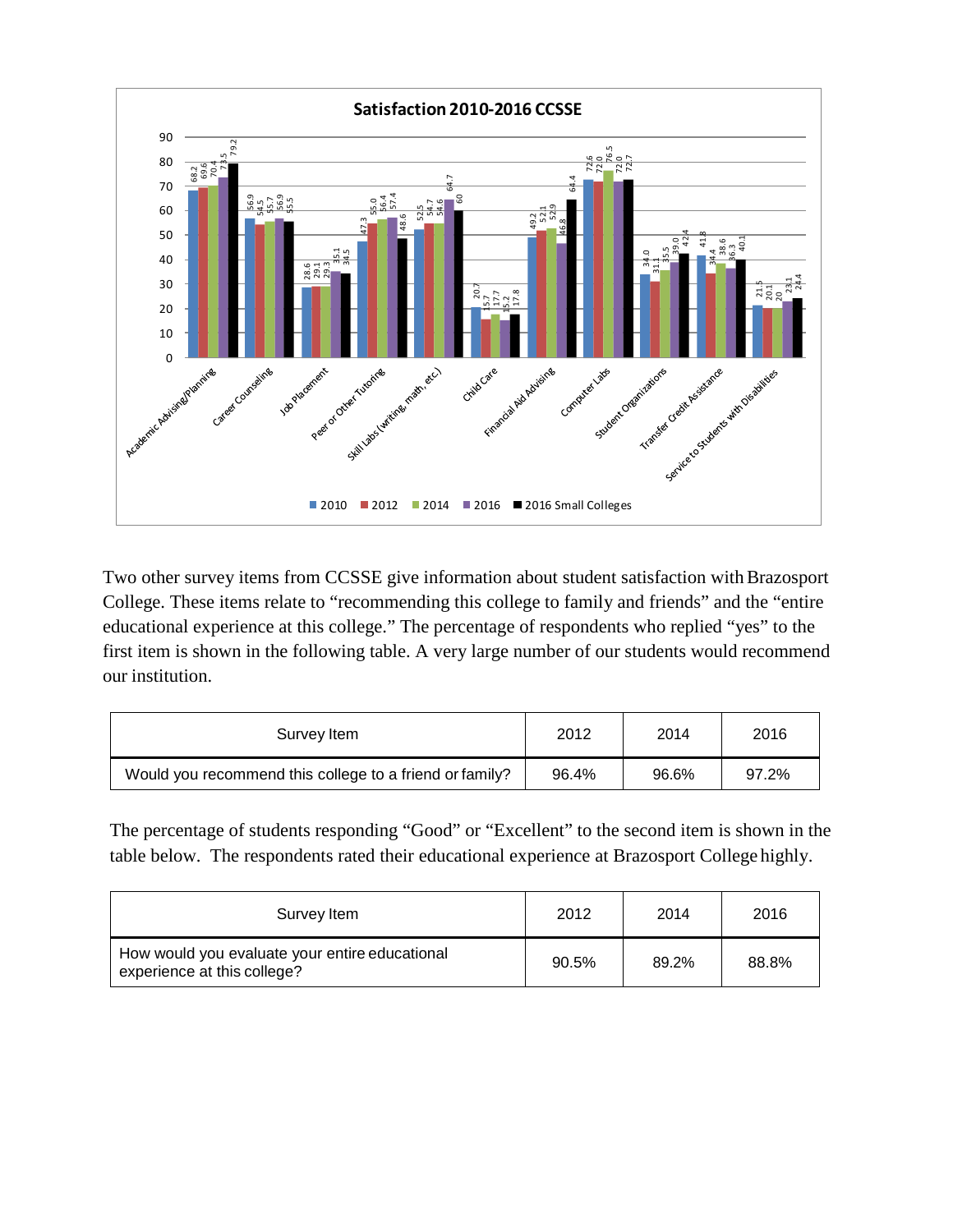

#### **Course/Instructor Evaluations Satisfaction Report September 2015 to August 2016**

Community Education (CE) course instructors administer course evaluation surveys to selected classes at the last class meeting to determine satisfaction with course delivery. These student responses are summarized by the Office of Institutional Research. Students were asked to rate each question using a scale from 1 to 5 where  $1 =$  'Strongly Disagree' and  $5 =$  'Strongly Agree.' The mean score for each question is included in this report.

# **Community Education – Class Evaluation Academic Year 2015-16**

|                                                                                              | <b>Total</b>        |  |  |
|----------------------------------------------------------------------------------------------|---------------------|--|--|
| <b>Questions</b>                                                                             | Mean<br>$(n = 263)$ |  |  |
|                                                                                              |                     |  |  |
| 1. My instructor covers content in an orderly manner                                         | 4.68                |  |  |
| 2. My instructor uses teaching methods that help me learn                                    | 4.73                |  |  |
| 3. My instructor seems well-prepared for class                                               | 4.76                |  |  |
| 4. My instructor is inconsistent in following classroom policies                             | 4.79                |  |  |
| 5. My instructor provides clear, written copies of classroom policies                        | 4.70                |  |  |
| 6. My instructor maintains a classroom free of disruptions                                   |                     |  |  |
| 7. My instructor begins class on time                                                        | 4.78                |  |  |
| 8. My instructor uses class time well                                                        | 4.77                |  |  |
| 9. My instructor consistently ends class at the scheduled time                               | 4.73                |  |  |
| 10. This course meets my needs (prepares me for an exam, a job skill, etc.)                  | 4.65                |  |  |
| 11. My instructor uses audio-visual aids effectively (chalkboard, video,<br>projector, etc.) | 4.78                |  |  |
| 12. My instructor is enthusiastic about teaching                                             | 4.82                |  |  |
| 13. My instructor helps me improve my ability to think and solve problems                    | 4.69                |  |  |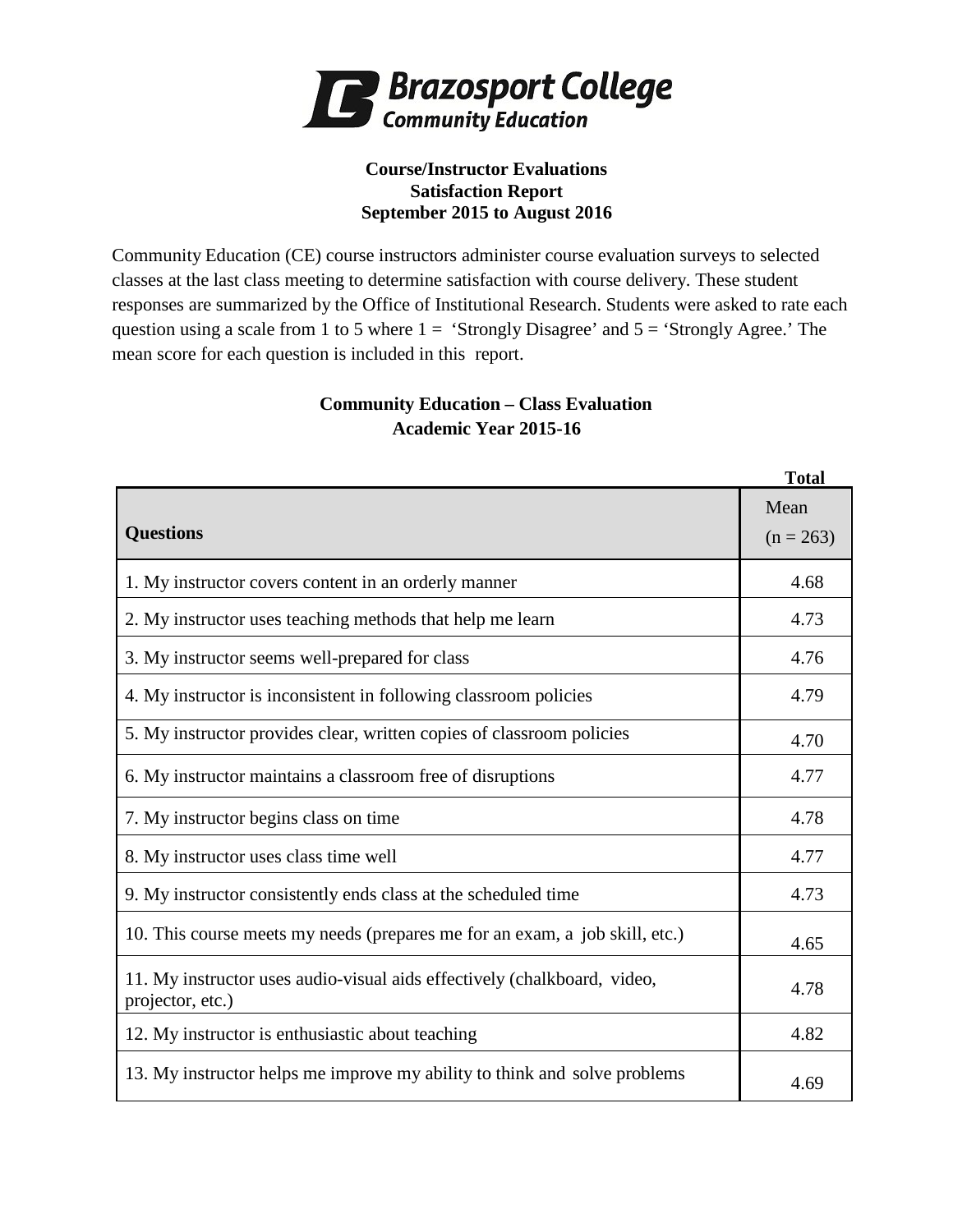| 14. This is a high quality course                                                   | 4.65 |
|-------------------------------------------------------------------------------------|------|
| 15. My instructor encourages students to ask questions and express opinions         | 4.78 |
| 16. My instructor communicates at a level that is easy for me to understand         | 4.79 |
| 17. My instructor relates course content to everyday life and/or the workplace      | 4.79 |
| 18. Materials, supplies, and equipment related to the class meet my<br>expectations | 4.73 |
| 19. My instructor conducts him/herself in a professional manner                     | 4.81 |
| 20. I am satisfied with this course                                                 | 4.60 |

| Would you recommend this course<br>to a friend? | 91% Yes 8% |  |  | $N_{\Omega}$ |
|-------------------------------------------------|------------|--|--|--------------|
|-------------------------------------------------|------------|--|--|--------------|

In general, these averages indicate that students rate CE instructors and courses highly and would recommend the course to their friends.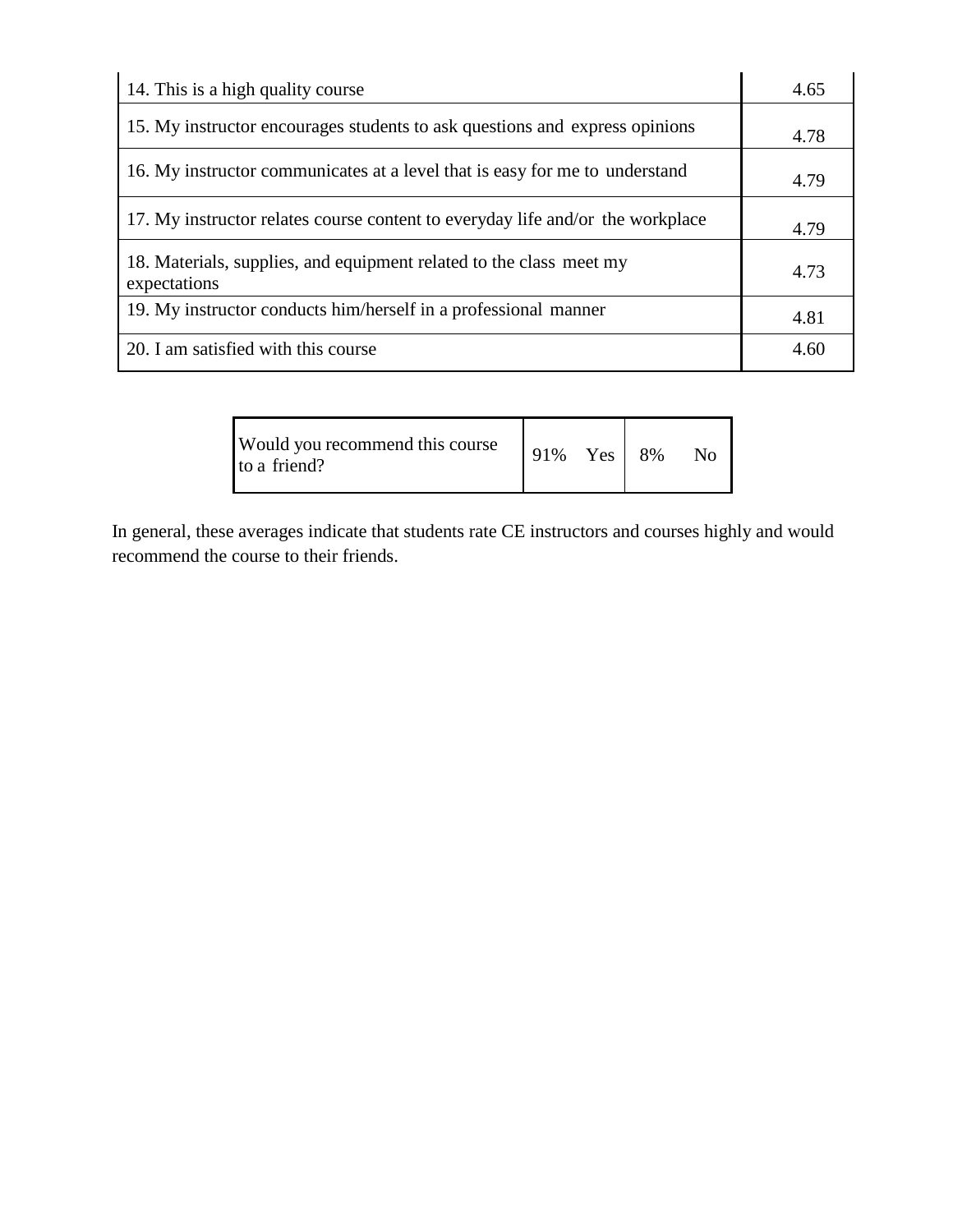

The Center for Business/Industry Training (CBIT) provides a number of services for local business and industry. These services include:

- 
- 
- Facilities Arrangements Web-based Training
- Course Development Consulting
- Safety Training **•** Computer Training
- Grant Training Professional Development
	-
	-

The responses below are from all course surveys, which include internal CBIT instructors as well as external client and vendor instructors. From September 2015 through August 2016, over 650 participants in training classes responded to these items. These questionnaires were given to students at the end of the course to evaluate different categories of course delivery.

|                  | <b>Survey Question</b>                                                                             | <b>Strongly</b><br>Agree | Agree | <b>Neutral</b> | <b>Disagree</b> | <b>Strongly</b><br><b>Disagree</b> | <b>Strongly</b><br>Agree +<br>Agree |
|------------------|----------------------------------------------------------------------------------------------------|--------------------------|-------|----------------|-----------------|------------------------------------|-------------------------------------|
| 1.               | Overall, I was satisfied with the pre-course<br>activities.                                        | 59%                      | 36%   | 6%             | 0%              | 0%                                 | 95%                                 |
| $\overline{2}$ . | I had the information required to register and<br>begin this course.                               | 62%                      | 36%   | 2%             | 0%              | 0%                                 | 98%                                 |
| 3.               | The facility was satisfactory.                                                                     | 70%                      | 29%   | 1%             | 0%              | 0%                                 | 99%                                 |
| 4.               | From the time I first tried to register – the<br>timeframe was reasonable.                         | 60%                      | 35%   | 4%             | 1%              | 0%                                 | 95%                                 |
| 5.               | I clearly understood the course objectives.                                                        | 64%                      | 34%   | 2%             | 1%              | 0%                                 | 98%                                 |
| 6.               | The course met all of its stated objectives.                                                       | 67%                      | 31%   | 2%             | 1%              | 0%                                 | 98%                                 |
| 7.               | The delivery method(s) was an effective way<br>for me to learn this subject matter.                | 71%                      | 26%   | 2%             | 1%              | 1%                                 | 97%                                 |
| 8.               | Participant materials were useful during this<br>course.                                           | 69%                      | 28%   | 3%             | 1%              | 0%                                 | 97%                                 |
| 9.               | Total time in class was appropriate for this<br>course.                                            | 57%                      | 34%   | 5%             | 3%              | 0%                                 | 91%                                 |
| 10.              | The course content was logically organized.                                                        | 64%                      | 34%   | 2%             | 0%              | 0%                                 | 98%                                 |
| 11.              | The balance of time between lecture and other<br>learning methods was effective.                   | 64%                      | 31%   | 4%             | 1%              | 0%                                 | 95%                                 |
| 12.              | Overall, the instructor was effective.                                                             | 77%                      | 20%   | 2%             | 1%              | 0%                                 | 97%                                 |
| 13.              | My knowledge $&\text{/or skills increased as a result}$<br>of this course.                         | 65%                      | 32%   | 2%             | 0%              | 0%                                 | 97%                                 |
| 14.              | The knowledge $&\sqrt{or}$ skills gained through this<br>course are directly applicable to my job. | 63%                      | 34%   | 2%             | 0%              | 0%                                 | 97%                                 |
| 15.              | Overall. I was satisfied with this course.                                                         | 67%                      | 30%   | 2%             | 0%              | 0%                                 | 97%                                 |

## **Satisfaction with Courses and Instruction - CBIT Classes**

The responses to these items reflect a high level of satisfaction with all fifteen items. The "Strongly Agree" and "Agree" choices were calculated and their sum appears in the last column of the table. Overall, 97% of the respondents indicated that they were satisfied with their courses.